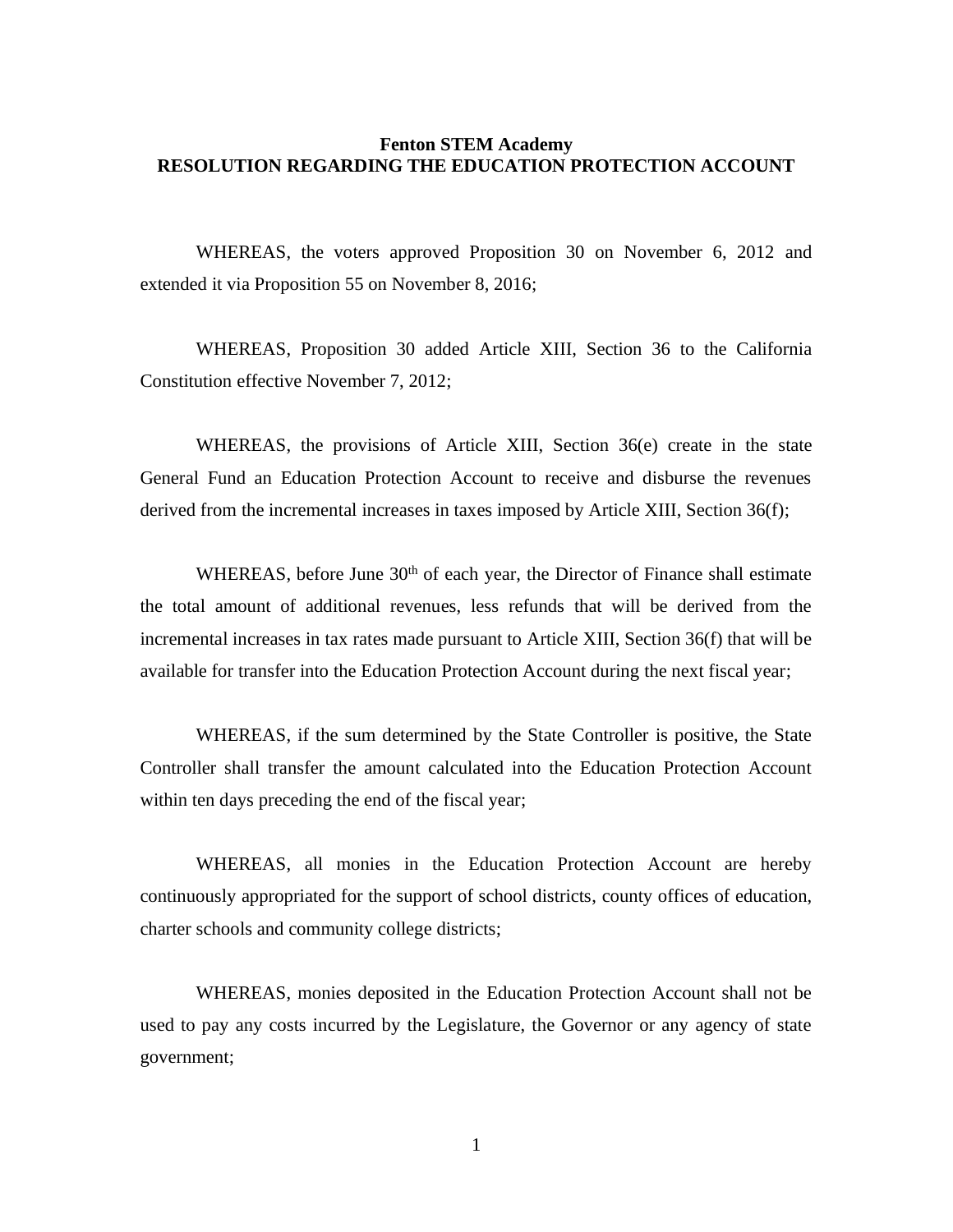WHEREAS, a community college district, county office of education, school district, or charter school shall have the sole authority to determine how the monies received from the Education Protection Account are spent in the school or schools within its jurisdiction;

WHEREAS, the governing board of the Fenton STEM Academy shall make the spending determinations with respect to monies received from the Education Protection Account in open session of a public meeting of the governing board;

WHEREAS, the monies received from the Education Protection Account shall not be used for salaries or benefits for administrators or any other administrative cost;

WHEREAS, each community college district, county office of education, school district and charter school shall annually publish on its Internet website an accounting of how much money was received from the Education Protection Account and how that money was spent;

WHEREAS, the annual independent financial and compliance audit required of community college districts, county offices of education, school districts and charter schools shall ascertain and verify whether the funds provided from the Education Protection Account have been properly disbursed and expended as required by Article XIII, Section 36 of the California Constitution;

WHEREAS, expenses incurred by community college districts, county offices of education, school districts and charter schools to comply with the additional audit requirements of Article XIII, Section 36 may be paid with funding from the Education Protection Act and shall not be considered administrative costs for purposes of Article XIII, Section 36.